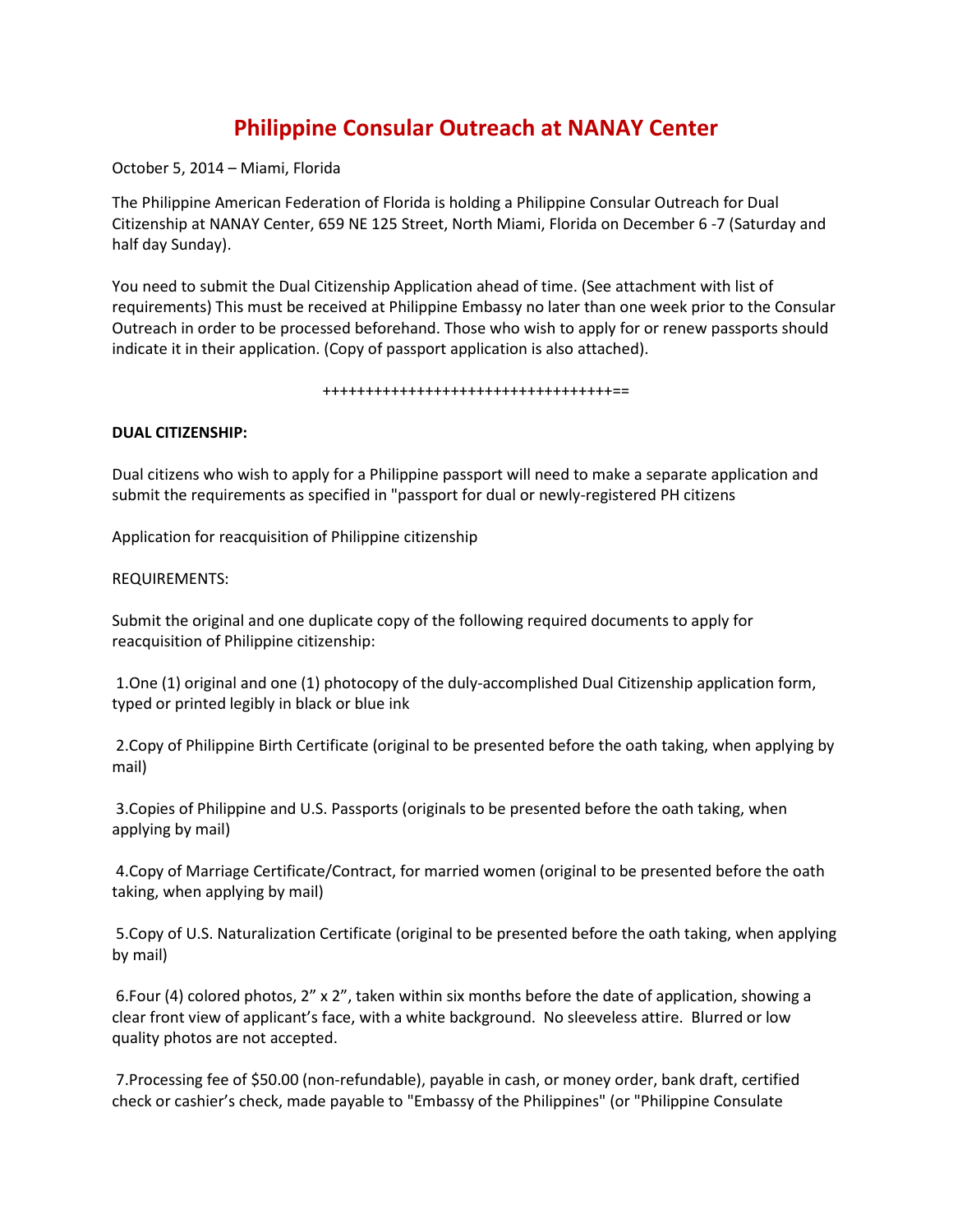General", if application is made at one of the Philippine Consulates General in the U.S.). Personal checks and credit cards are not accepted.

Note: The Philippine Embassy/Consulate General assumes no responsibility for any delay or loss in the mail, or while the documents are in the custody of the courier service. The applicant should note the tracking numbers of all envelopes used and submitted.

#### ++++++++++++++++++++++++++++++++++++++==

## **PASSPORT**

## **Renewal of Passport**

The Philippines has instituted the electronic passport (ePassport) system for all its citizens. The ePassport features microchip technology and a host of other security features thereby ensuring that Philippine passports are virtually tamper-proof. ePassport issuance is also compliant with the security standards set by the International Civil Aviation Organization (ICAO). The Philippine ePassport has an integrated circuit (chip) within its pages containing data that are essential in verifying the identity of the passport holder. These include the personal biographical information found on the data page of the passport, the biometrics of the passport holder, the unique chip identification number, and a digital signature to verify the authenticity of the data stored on the chip. The chip technology allows the information stored in an ePassport to be read by special

The Embassy/Consulate General advises all Philippine passport holders, whose passports are expiring within the next 6 months, to renew their passports if they intend to travel within the aforementioned period.

All Filipino citizens applying for passports with the Philippine Embassy/Consulate General will no longer need to submit photographs, as their picture, together with their fingerprints and signature, will be taken on-site. This means that all passport applicants, regardless of age, are henceforth required to appear personally.

### **REQUIREMENTS:**

1.Duly-accomplished passport application form, typed or printed legibly in black or blue ink 2.Latest passport

3.One (1) photocopy of each of the data page/s of the passport; i.e. pages 1-3 for the brown passport or page 1 for the green passport

4.Photocopy of any valid identification card where the middle name is fully spelled out, such as state ID, driver's license, Birth Certificate, Marriage Certificate, or Baptismal Certificate, if applicant's last passport is the brown one.

5.Proof that applicant has not applied for foreign citizenship, e.g. resident alien card (green card) 6.Self-addressed return envelope, with appropriate stamps for express or priority mail with tracking numbers via US Postal Service, or with pre-paid mailing envelope from private courier of choice, if Passport is to be mailed back.

7.Passport fee of \$60.00 (non-refundable), payable in cash, or money order, bank draft, certified check or cashier's check, made payable to "Embassy of the Philippines" (or "Philippine Consulate General", if application is made at one of the Philippine Consulates General in the U.S.). Personal checks and credit cards are not accepted.